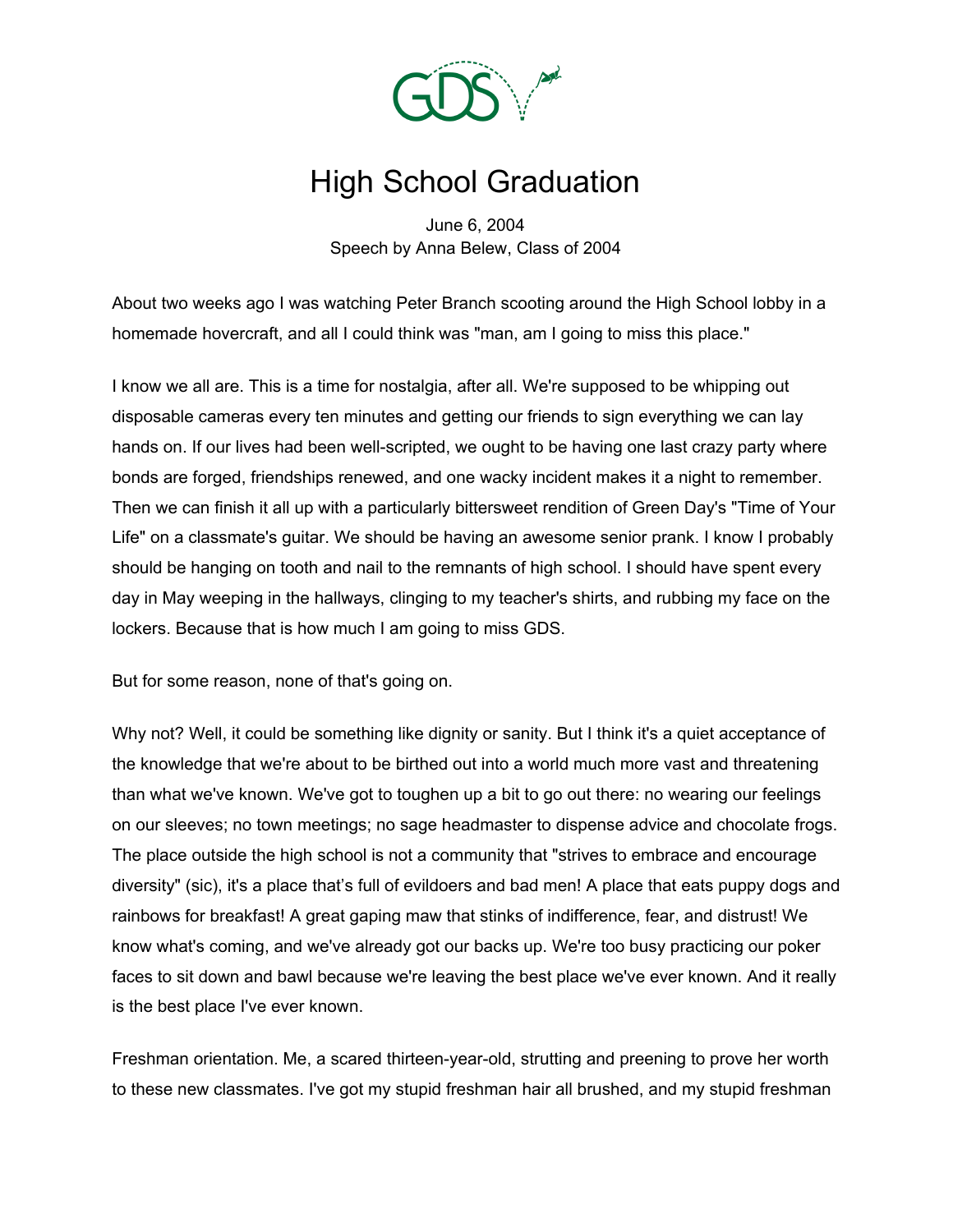it's-okay-if-you-don't-like-me-cause-I'm-cool-anyway-please-love-me face on. Didn't take long for me to figure out that it took no strutting for these people to accept me. Effortless inclusion. The thing that continues to stun me about this class is that pretty much everyone is a nice person if you sit down and talk to them. They will actually hear out whatever you're saying and attempt to appreciate it. And I know for a fact that that is an astounding quality to find in an entire group of one hundred and eleven people.

Beyond just acceptance, this place abounds with good vibes. Something about this school fosters a kind of unabashed humanity I've never found elsewhere. Fast forward to my senior year, just a week or so ago. I'm heading to Take Back the Night, a rape awareness event organized by GDSers and held in the lounge. Now, even being surrounded by you hippies for four years, I've still managed to maintain a little bit of lovable cynicism. "Goody," thinks I, "feminist whinings. Male-bashing poems. Unshaven armpits. This will be a blast." And yes, you've guessed it, by the end of the night I was genuinely surprised and moved. I curse GDS for making skepticism and apathy so difficult, but it's almost impossible to resist that raw openness that seeps out when the student body comes together.

Every Winter Assembly I would bashfully feel my heartstrings being tugged when we'd all sing Good King Wenceslas. I'd never felt anything as close to true fairy-tale Christmas spirit as when the entire student body would come together on a day when they didn't have classes to have plastic snow dumped on their heads from the theater catwalk. Peace on earth, goodwill towards men; it seems like a realistic goal when you're surrounded by people who you'd trust with your life for those few minutes of Jingle Bells. During every Variety Show, you can't quite contain the affection for whoever's performing at the moment; you want to give them a standing ovation and a bear hug. Watching your principal grill hot dogs and serve them to you on Community Day is a joy most people aren't lucky enough to have. Hearing opposing viewpoints argued heatedly and respectfully makes you put a dangerous amount of faith in people. Everyone at a student gathering seems to be one of the best people you've ever met, and you could argue that that's true.

I think they might be putting something in the water.

You'll still hear me making fun of whiny idealists, never fear. But I'm afraid I'll never again be